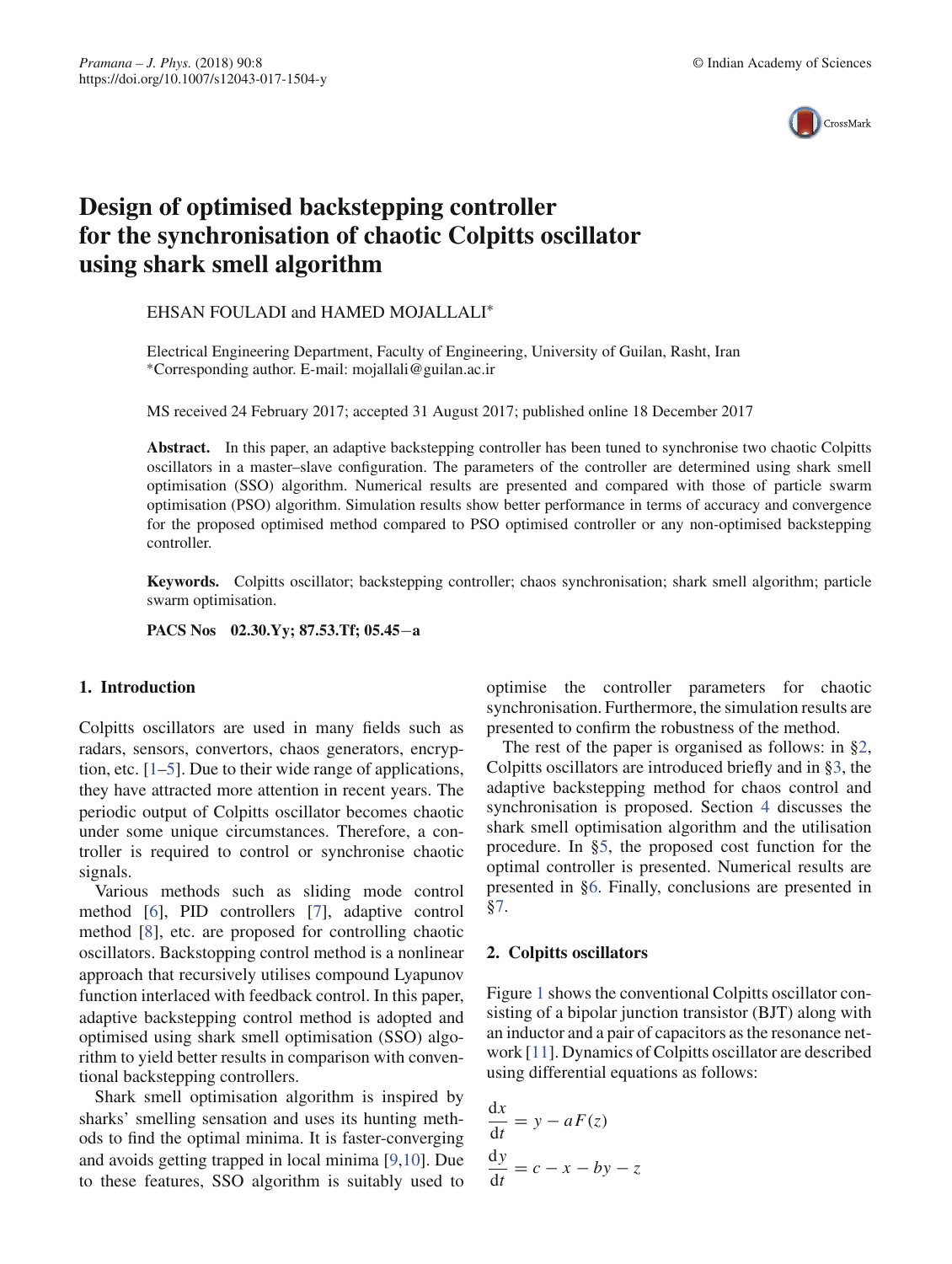

Figure 1. Conventional Colpitts oscillator.



Figure 2. Periodic output signal of a generic Colpitts oscillator oscillating at 9 MHz.

$$
\frac{\mathrm{d}z}{\mathrm{d}t} = y - dz,\tag{1}
$$

in which  $x = V_{C_1}/V^*$ ,  $y = \rho I_L/V^*$ ,  $z = V_{C_2}/V^*$ ,  $\rho =$ <br> $\sqrt{IC_1}$ ,  $a = \rho/r$ ,  $b = R/c$ ,  $c = V_0/V^*$ ,  $d = \rho/R$  $\sqrt{LC_1}$ ,  $a = \rho/r$ ,  $b = R/\rho$ ,  $c = V_0/V^*$ ,  $d = \rho/R_e$ ,  $e = [R_2/(R_1 + R_2)]c$ ,

$$
F(x) = \begin{cases} e - 1 - z, & z < e - 1 \\ 0, & z \ge e - 1. \end{cases}
$$

More detailed description on physical parameters and electrical characteristics of the oscillator is available in ref. [12]. Periodic output signal of a generic Colpitts oscillator is presented in figure 2. The circuit parameters are as follows:  $C_1 = C_2 = 470$  nF,  $C_0 = 47 \mu$ F,  $R =$  $36 \Omega$ ,  $R_e = 510 \Omega$ ,  $R_1 = R_2 = 3 \text{ K}\Omega$ ,  $V_0 = 15 \text{ V}$ . The typical parameters of the Colpitts oscillator are  $a =$  $30, b = 0.8, c = 20, d = 0.08, e = 10$ . The phase



**Figure 3.** Phase waveform of the chaotic Colpitts oscillator.

waveform of the chaotic Colpitts oscillator is presented in figure 3.

# **3. Adaptive backstepping method**

In this section, design of an appropriate controller is explained and applied to alter the chaotic signal in a desired manner [13]. The backstepping technique is a step-by-step design approach that utilises Lyapunov function [14] interlaced with feedback control at each step. At the last step, the main controller is acquired. The controlled chaotic system which is known as the slave system is as follows:

$$
\frac{dx}{dt} = y - aF(z) + U
$$
  
\n
$$
\frac{dy}{dt} = c - x - by - z
$$
  
\n
$$
\frac{dz}{dt} = y - dz,
$$
\n(2)

where *U* is the controller. Let the ideal solution and the target orbit of the system be  $X_t = (x_t, y_t, z_t)^T$ , which satisfies the system (eq.  $(2)$ ). So the master system is as follows:

d*xt*

$$
\frac{dx_t}{dt} = y_t - aF(z_t)
$$
  
\n
$$
\frac{dy_t}{dt} = c - x_t - by_t - z_t
$$
  
\n
$$
\frac{dz_t}{dt} = y_t - dz_t.
$$
\n(3)

So, the synchronisation of the slave system (eq.  $(2)$ ), with the master system (eq.  $(3)$ ) is applied by designing the appropriate controller. Error dynamic equations are obtained through subtraction of the systems mentioned,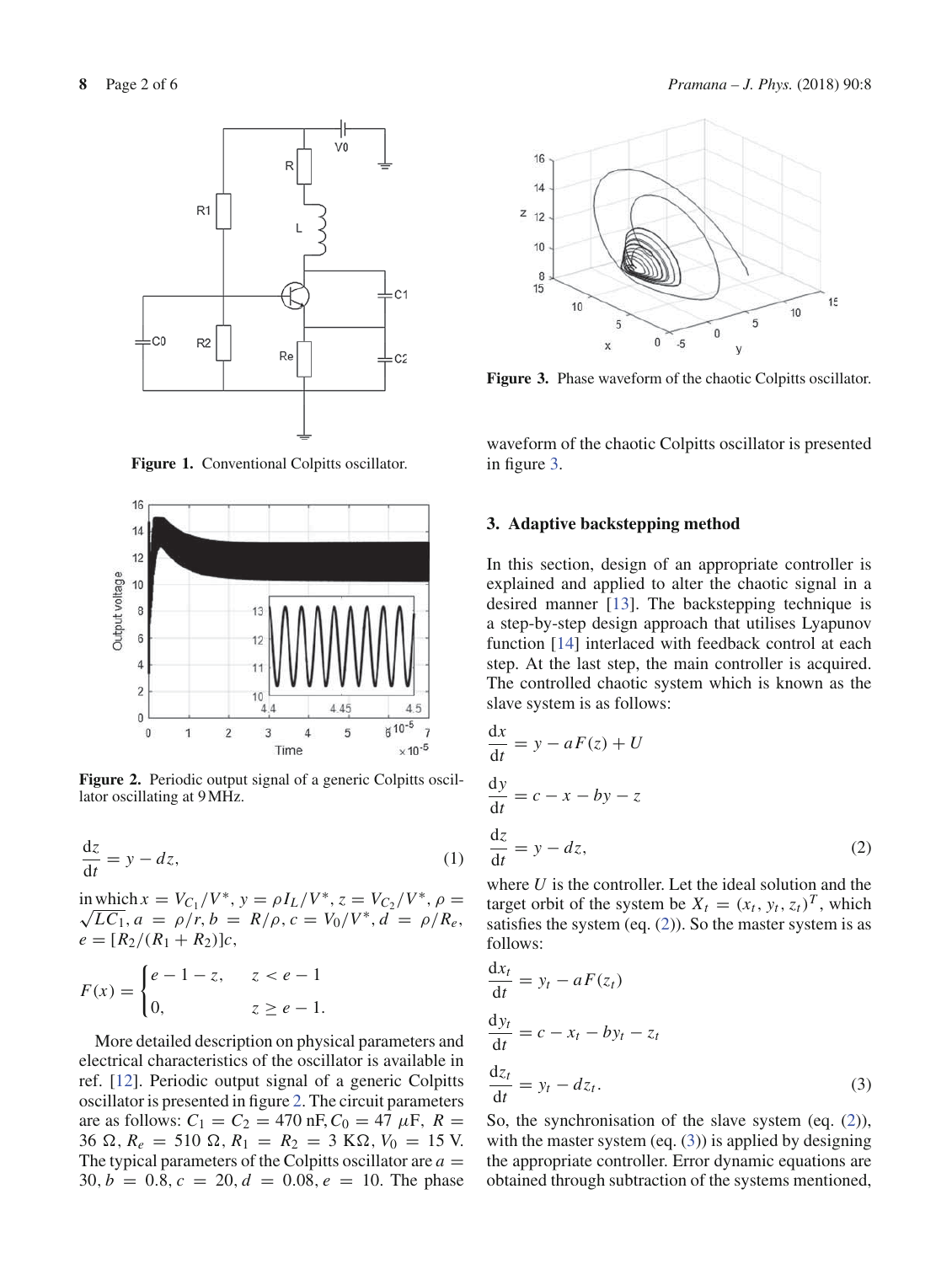i.e.,  $\lim_{t\to\infty} |X_t - X| = 0$ , and are presented as follows [15]:

$$
\frac{de_1}{dt} = e_2 - aF(z_t) + aF(z_t - e_3) - U
$$
  
\n
$$
\frac{de_2}{dt} = -e_1 - be_2 - e_3
$$
  
\n
$$
\frac{de_3}{dt} = e_2 - de_3,
$$
\n(4)

where the error vector is:  $e = (e_1, e_2, e_3)^T = (x_t$  $x, y_t - y, z_t - z)^T$ .

Now, the goal is to stabilise the variables of system (4) at the origin using the controller. By stabilising the system, the error vector *e* reaches zero as time goes to infinity. The design procedure of the controller using the backstepping method is as follows:

*Step* 1: Stabilise the *e*<sub>3</sub>-subsystem:

$$
\dot{e}_3 = e_2 - de_3,\tag{5}
$$

where  $e_2 = -k_1(e_3)$ ,  $k_1 \geq 0$  is considered as a virtual controller. Choosing the Lyapunov function  $v_1 = \frac{1}{2}e_3^2$ , its derivative is  $\dot{v}_1 = -de_3^2 + e_3(-k_1(e_3))$ . For a positive  $k_1$ ,  $\dot{v}_1$  is negative definite. So, the  $e_3$ -subsystem is asymptotically stable. Since the virtual controller −*k*1*e*<sup>3</sup> is estimated when  $e_2$  is considered as a controller, the error between  $e_2$  and  $-k_1e_3$  is  $w_2 = e_2 + k_1e_3$ . So the  $(e_3, w_2)$ -subsystem has been obtained as follows:

$$
\dot{e}_3 = w_2 - (k_1 + d)e_3
$$
  
\n
$$
\dot{w}_2 = -e_1 + (k_1 - b)w_2
$$
  
\n
$$
+ (bk_1 - 1 - k_1^2 - dk_1)e_3,
$$
\n(6)

where  $e_1 = -k_2(e_3, w_2)$ ,  $k_2 \ge 0$  is considered as the virtual controller to stabilise the system asymptotically.

*Step* 2: The Lyapunov function  $v_2 = v_1 + \frac{1}{2}w_2^2$  is chosen. Its derivative is  $\dot{v}_2 = -(d + k_1)e_3^2 - (b - k_1)w_2^2 +$  $w_2(-k_2(e_3, w_2))$ . If  $k_1 < b$ , then  $v_2$  is negative definite. So, this makes the  $(e_3, w_2)$ -subsystem asymptotically stable. Likewise, assume  $w_3 = e_1 + k_2(e_3, w_2)$ , so that  $\dot{w_2} = -w_3 + (k_1 - k_2 - b)w_2 - e_3$ . Here is the full dimension,  $(e_3, w_2, w_3)$ -subsystem presented below:

$$
\dot{e}_3 = w_2 - (k_1 + d)e_3
$$
\n
$$
\dot{w}_2 = -w_3 + (k_1 - k_2 - b)w_2 - e_3
$$
\n
$$
\dot{w}_3 = -aF(z_t) + aF(z_t - e_3) - U + k_2w_3
$$
\n
$$
+ (k_1^2 - bk_1 + dk_1 - k_1k_2 + k_2^2 + bk_2 + 1)w_2
$$
\n
$$
+ (bdk_1 - k_1 + bk_1^2 - k_1^3 - 2dk_1^2 - d^2k_1 + k_2)e_3.
$$
\n(7)

*Step* 3: Choose the Lyapunov function as  $v_3 = v_2 + \frac{1}{2}w_3^2$ , to make the  $(e_3, w_2, w_3)$ -subsystem stable. Its derivative is expressed as  $\dot{v}_3 = -(d + k_1)e_3^2 - (b - k_1 + k_2)w_2^2 +$  $k_2w_3^2 + w_3(-k_3(e_3, w_2, w_3)), k_3 \ge 0$ . If  $k_2 \le 0$ , then  $v_3$ is negative definite. From Step 1, we have  $k_2 \geq 0$ . So,  $k_2 = 0.$  Let  $U = -aF(z_t) + aF(z_t - e_3) + k_3w_3 + (k_1^2$  $b_k + dk_1 w_2 + (dk_1 - k_1 + bk_1^2 - k_1^3 - 2dk_1^2 - d^2k_1)e_3$ and then  $\dot{v}_3 < 0$ . Therefore, the  $(e_3, w_2, w_3)$ -subsystem is asymptotically stable. Finally, the full  $(e_3, w_2, w_3)$ system is as below:

$$
\dot{e}_3 = w_2 - (k_1 + d)e_3
$$
  
\n
$$
\dot{w}_2 = -w_3 + (k_1 - b)w_2 - e_3
$$
  
\n
$$
\dot{w}_3 = -k_3w_3 + w_2.
$$
\n(8)

In the  $(e_3, w_2, w_3)$ -system coordinates, the equilibrium (0, 0, 0) is globally asymptotically stable. Assuming  $w_2 = e_2, w_3 = e_1$ , equilibrium of (4) is still (0, 0, 0). That is, the trajectory of the controlled system (2) asymptotically approaches the master signal (ideal solution  $X_t$ ).

#### **4. Shark smell optimisation algorithm**

Shark smell optimisation (SSO) algorithm has been proposed by Abedinia *et al* [16]. This algorithm is based on sharks' distinct smelling ability for seeking the prey. In shark's hunting, concentration of the odour is an important factor. Likewise, the shark moves in the direction with higher odour density. This characteristic is used in SSO algorithm to find the solution of an optimisation problem. In this section, SSO algorithm has been explained briefly. For further information refer to [16].

A random population of vectors is generated within the feasible search domain as the initial position. Each position vector is a possible next step destination for the shark. The cost of each position indicates its nearness to the prey. By increasing the density of the odour particles, the position and velocity of the shark will be changed. The velocity model is based on the gradient of the objective function, tilting it towards the orientation with the lowest objective function. The velocity for the *m*th stage is represented as follows:

$$
V_i^m = \mu_m \cdot R_1 \cdot \nabla(\text{OF})|_{X_i^m} + \alpha_m \cdot R_2 \cdot V_i^{m-1},
$$
  

$$
i = 1, \dots, \text{NP}, \quad m = 1, \dots, M,
$$
 (9)

where  $\nabla$ (OF) represents the gradient of objective function,  $\mu_m$  is the gradient constant and  $R_1, R_2 \in (0, 1)$  are random numbers with uniform distribution.  $\alpha_m \in (0, 1)$ is the inertia constant for stage *m*. The velocity has an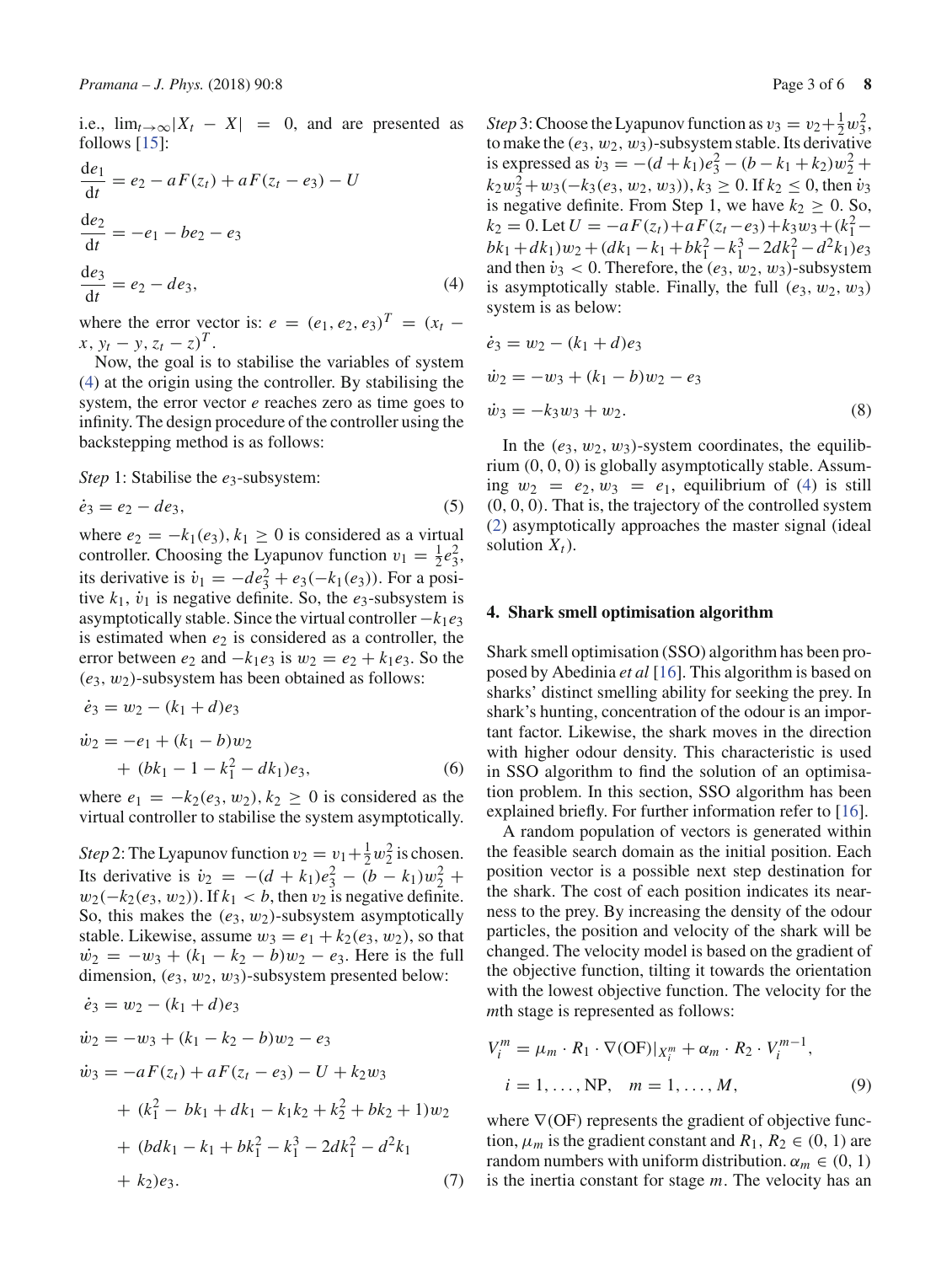$$
|V_{i,j}^m| = \text{Min}\left[\left|\mu_m \cdot R_1 \cdot \frac{\partial(\text{OF})}{\partial x_j}\right|_{X_{i,j}^m} + |\alpha_m \cdot R_2 \cdot V_{i,j}^{m-1}|, |\gamma_m \cdot V_{i,j}^{m-1}| \right]
$$
  

$$
i = 1, \dots, \text{NP}, \quad j = 1, \dots, \text{ND}, \quad m = 1, \dots, M,
$$
  
(10)

where  $\gamma_m$  represents the upper bound of the current stage velocity. NP, ND and *M* are the number of positions, the number of dimensions which in this paper is 2 and the number of stages, respectively. Next stage position is obtained as follows:

$$
Y_i^{m+1} = X_i^m + V_i^m \cdot \Delta T_m
$$
  
\n*i* = 1, ..., NP, *m* = 1, ..., *M*, (11)

where  $\Delta T_m = 1$  is the time interval for the *m*th stage, that usually is considered one in all stages for simplicity.

$$
Z_i^{m+1,k} = Y_i^{m+1} + R_3 \cdot Y_i^{m+1}
$$
  
\n $i = 1, ..., NP, \quad m = 1, ..., M, \quad k = 1, ..., K,$   
\n(12)

where  $R_3 \in (-1, 1)$  is a random number and K is the number of points for local search. Among the points searched in global and local scale, one with the lowest cost is selected to be the next destination:

$$
X_i^{m+1} = \arg(\min(\text{OF}(Y_i^{m+1}), \text{OF}(Z_i^{m+1,1})),
$$
  
..., 
$$
\text{OF}(Z_i^{m+1,K}))) \quad i = 1, ..., \text{NP}.
$$
 (13)

In the selection mechanism a minimisation problem is assumed, which is needed to minimise the error in chaos synchronisation.

#### **5. Proposed optimal controller**

Three parameters  $(k_1, k_2, k_3)$  are the positive parameters of the backstepping controller to be optimised among which  $k_2 = 0$  and  $k_1 < b$ . In the present study, SSO algorithm is chosen to optimise the variable parameters. Error state variables (*ei*) are used as the inputs in eq. (14), to calculate total sum of squares (TSS) which is used in optimisation algorithm as the cost function. The main goal is to minimise the cost function which is considered as follows:

$$
TSS = \sum_{i=1}^{d} \int_{0}^{t_f} e_i^2(t)dt.
$$
 (14)

TSS is the sum of the integral of squared errors in three dimensions.  $t_f$  is the final time, *n* is the number of controller parameters and  $e_i(t)$  ( $i = 1, 2, 3$ ) are the difference between the master and the slave systems. The goal of this paper is to stabilise the error system to zero. Error state variables converge to zero by minimising the fitness function using SSO algorithm.

# **6. Numerical results**

In this section, optimisation algorithms are used to optimise the adaptive backstepping controller in order to synchronise two chaotic signals. Initial conditions for the slave and the master signals are respectively considered as  $X_0 = (8, 2, 3), X_{t_0} = (10.45, 0.718, 8.89).$ Results for the controller parameters' optimisation are presented in tables 1 and 2. All the simulations are done, under the same circumstances, 50 for population size through 30 number of iterations. A comparison between SSO and generic PSO algorithm is presented in figure 4.

Using the obtained optimal parameters from the SSO algorithm, a synchronisation between two identical Colpitts oscillators is acquired. In the first 20 s the controller is disabled. After  $t = 20$  s, the controller is activated.

**Table 1.** Results of SSO algorithm.

| Algorithm       | Experiment | $K_1$      | $K_3$  | <b>TSS</b> |
|-----------------|------------|------------|--------|------------|
| SSO $(K_2 = 0)$ | 1          | 2.8642e-05 | 2.4988 | 42.3754    |
|                 | 2          | 1.4077e-07 | 2.4982 | 42.3754    |
|                 | 3          | 1.0327e-06 | 2.4981 | 42.3754    |
|                 | 4          | 5.2964e-06 | 2.4916 | 42.3755    |
|                 | 5          | 4.8248e-06 | 2.4978 | 42.3754    |
|                 | 6          | 1.2834e-06 | 2.4975 | 42.3754    |
|                 | 7          | 1.1684e-06 | 2.496  | 42.3754    |
|                 | 8          | 1.4593e-05 | 2.4947 | 42.3754    |
|                 | 9          | 2.8652e-06 | 2.498  | 42.3754    |
|                 | 10         | 1.5512e-05 | 2.4974 | 42.3754    |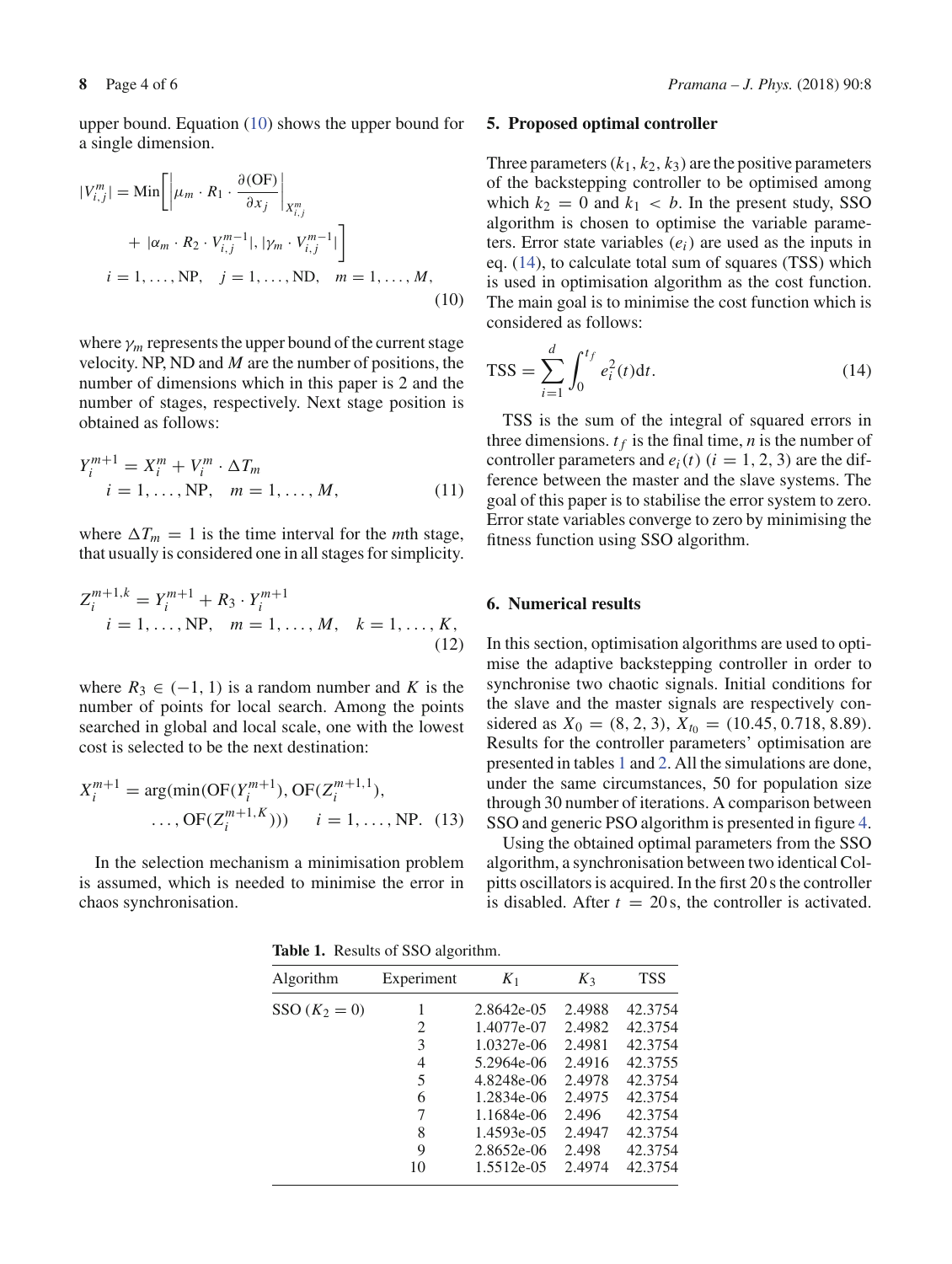| Algorithm       | Experiment | $K_1$    | $K_3$  | <b>TSS</b> |
|-----------------|------------|----------|--------|------------|
| PSO $(K_2 = 0)$ |            | 0.096789 | 2.6962 | 42.5193    |
|                 | 2          | 0.025651 | 2.5226 | 42.4102    |
|                 | 3          | 0.025559 | 2.1146 | 42.4988    |
|                 | 4          | 0.010515 | 2.6926 | 42.4042    |
|                 | 5          | 0.016949 | 2.5962 | 42.4039    |
|                 | 6          | 0.011816 | 2.4675 | 42.396     |
|                 | 7          | 0.065559 | 2.5367 | 42.4675    |
|                 | 8          | 0.015606 | 2.446  | 42.4129    |
|                 | 9          | 0.29803  | 2.9554 | 42.9509    |
|                 | 10         | 0.26078  | 2.3763 | 42.9131    |
|                 |            |          |        |            |

**Table 2.** Results of PSO algorithm.



**Figure 4.** A comparison between SSO and generic PSO algorithm.



**Figure 5.** The waveform of the error state variables.

The simulation results are shown in figure 5. It shows the waveform of the error state variables. The simulations are done from  $t = 0$  to  $t = 70$  s.

As shown in figure 5, SSO is faster converging and the results are better, in terms of minimising the cost function. Best parameters using SSO algorithm are (1.4077e-07, 0, 2.4982), which has the cost of 42.4102.

# **7. Conclusion**

In this paper, an optimal technique is demonstrated to synchronise Colpitts oscillator using optimised adaptive backstepping controller. The controller parameters are obtained by minimising the proposed cost function using the SSO algorithm. The results verify the effectiveness of the proposed optimised controller in achieving faster convergence on controlling chaos.

# **References**

- [1] L Liu, R X Ma, H Xu, W K Wang, B J Wang and J X Li, Experimental investigation of a UWB direct chaotic through-wall imaging radar, *IET International Radar Conference 2015*
- [2] K Bushida, K Mohri and T Uchiyama,*IEEE Trans. Mag.* **31**(**6**), 3134 (1995)
- [3] Won Sup Chung and Kenzo Watanabe, *IEEE Trans. Instrum. Measure.* **34**(**4**), 534 (1985)
- [4] L Jingxia and M Fuchang, Chaos generation in microwave band using improved Colpitts oscillator, in; *IEEE International Conference on Computing, Measurement, Control and Sensor Network (CMCSN)* (2012) pp. 405–408
- [5] Yannick Abanda and Alain Tiedeu, *IET Image Processing* **10**(**10**), 742 (2016)
- [6] Hao Zhang, Ma Xi-Kui and Liu Wei-Zeng, *Chaos Solitons Fractals* **21**(**5**), 1249 (2004)
- [7] Wei-Der Chang and Yan Jun-Juh, *Chaos Solitons Fractals* **26**(**1**), 167 (2005)
- [8] Shihua Chen and L Jinhu, *Chaos Solitons Fractals* **14**(**4**), 643 (2002)
- [9] James Kennedy, Particle swarm optimization, in: *Encyclopedia of machine learning* (Springer, US, 2011) pp. 760–766
- [10] Marco Dorigo, Birattari Mauro and Thomas Stutzle, *IEEE Comput. Intel. Mag*. **1**(**4**), 28 (2006)